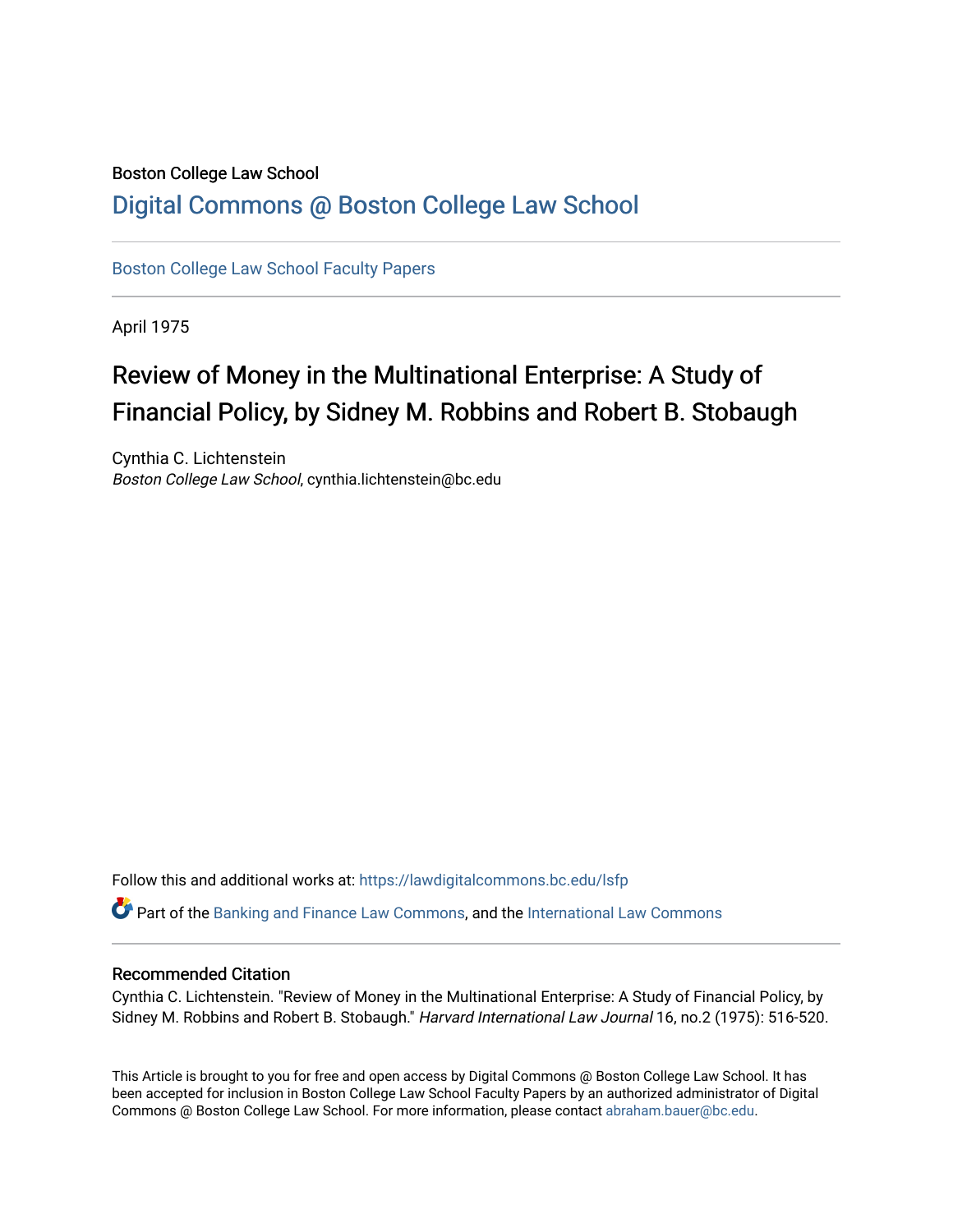a complicated political situation to offer us a welcome addition to this series of monographs on international crises and the role of law.<sup>8</sup> *T. R. Schuck*

MONEY *IN* THE MULTINATIONAL ENTERPRISE: A STUDY oF FINANCIAL POLicy. By Sidney M. Robbins' and Robert B. Stobaugh.2 New York: Basic Books, Inc., 1973. **Pp.** xiv, 23i. \$ii.oo

*Money in the Multinational Enterprise* is the third volume to appear in the Harvard Business School series on the multinational enterprise, the best known being Raymond Vernon's *Sovereignty at Bay.* In these days of considerable concern' with the impact upon the international economic system **-** and national monetary management **-** of short term flows resulting from multinational enterprise maneuvers, $4$  one would imagine that a book with such an intriguing title as *Money in the Multinational Enterprise* would bare all the secrets of how the multinationals play the international money markets and how the clever treasurers stage bear raids on the limping pound or dollar or leap on the performance bandwagon of the mark. In short, one expects to be told the story of how the multinationals profit from money as a commodity, just as the Russians have been clever about wheat and, more recently, sugar. On the contrary, Messrs. Robbins and Stobaugh have managed to write a study of management of the financial function in their sample of **187** multinational enterprises, including one chapter specifically describing their subjects' efforts to avoid loss through depreciation (as measured in dollar terms) in the value of foreign currency assets because of devaluation of those currencies (or loss where the

8. Concluding comments by Professors Louis Henkin of the Columbia University School of Law, Edwin **C.** Hoyt of the University of New Mexico, and Hans **A.** Linde of the University of Oregon School of Law are appended to the study.

4. *See* L. KRAUSE, **THE** INTERNATIONAL EcoNoMIc SySTEM **AND THE MULTINATIONAL CORPORATION (1972).**

<sup>1.</sup> Professor of Finance, Graduate School of Business, Columbia University.

<sup>2.</sup> Professor of Business Administration, Harvard Business School.

**<sup>3.</sup>** In the course of the Senate hearings on the amendatory legislation necessary to change the par value of the dollar in terms of gold, Senator Proxmire queried the then Under-Secretary of the Treasury for Monetary Affairs on the role of multinational corporations in short-term money flows and received the answer that no data were available. *Hearings on S.* 929 *before the Senate Committee on BanAing, Housing and Urban Aflairs,* **93d** Cong., **Ist** Sess. 47 (1973). The result was legislation directing the Treasury to require multinational corporations subject to the jurisdiction of the United States to submit reports of foreign currency transactions. Pub. L. No. 93-110. The Treasury issued proposed reporting requirements on June **27,** 1974, 39 **FED.** REO.  $23830 - 23844$  (1974), but, except for banks, has not as of this writing issued final ones. In large part, Senator Proxmire's questions will not be answered by the information that the proposed reports will elicit.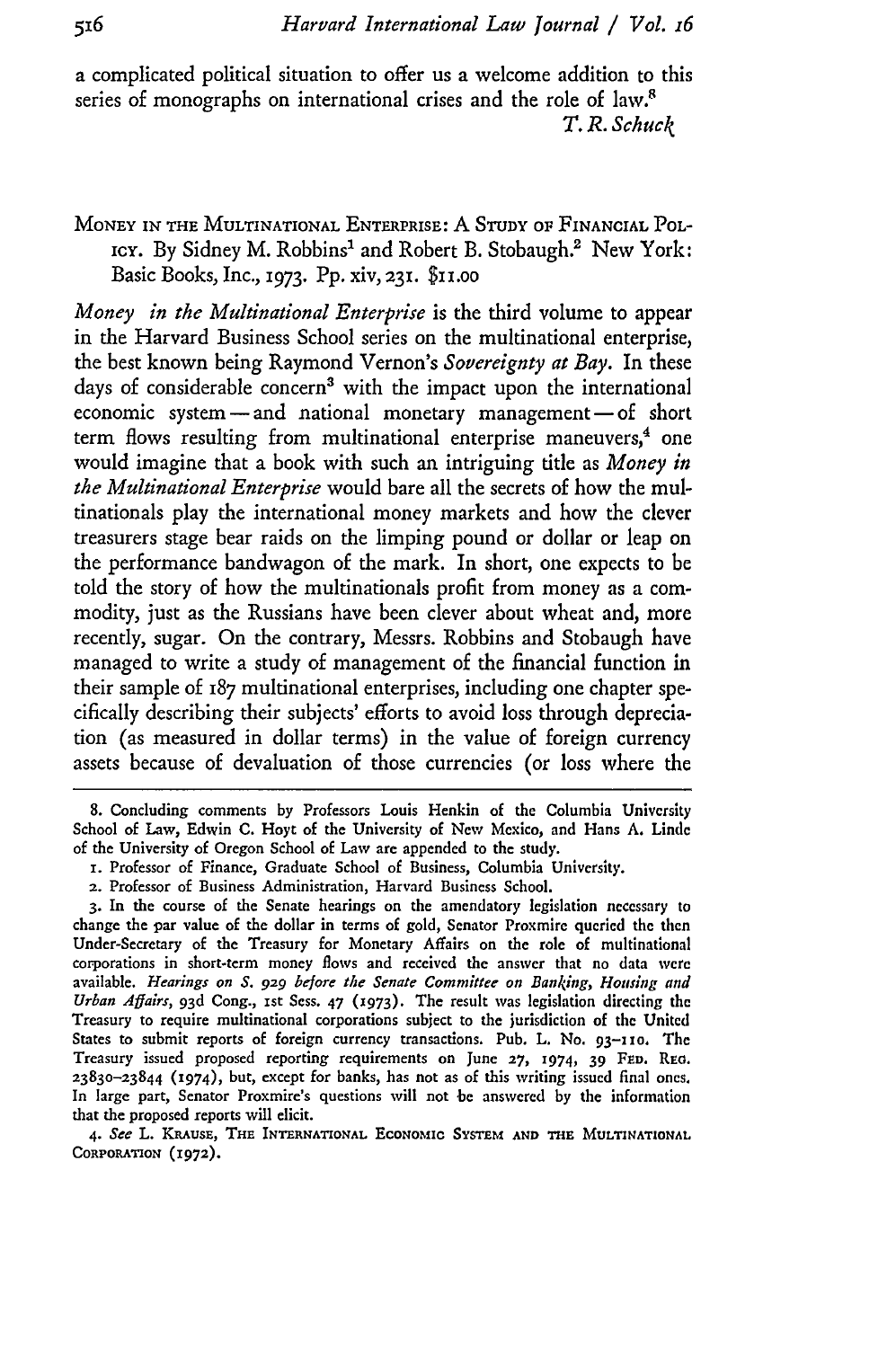enterprise is a *debtor* in a currency gone up), without once suggesting that their subjects ever do anything so crass as to speculate in currencies for gain. Indeed, they note that for the multinational enterprise as represented by their sample, "the fear of loss from devaluations or revaluations abroad has always been more important as a governor of action than the hope of gain from devaluations and revaluations" (p. 119).

Why? One reason is said to be that the accountants will insist on showing such a loss on the books, but accounting principles do not permit reporting certain types of gain unless offset by a loss. Also, as the authors note, governments are less likely to frown upon a firm's protecting against a loss than a firm's deliberately trying to profit from movements in exchange rates. Therefore, the strategy described by the firms in interviews as that followed by them in their transnational financial planning has been to reduce exchange loss as much as possible. The authors accept this description of the aim of the maneuvers described and have entitled the chapter describing the procedures utilized by the firms to achieve this aim, "Protecting against Exchange Risks."

It should be noted that this chapter describing the firm's strategies to deal with shifting currency values is only one chapter of ten. The structure of the book is a double one: the authors counterpoise the description of how the firms studied finance their foreign affiliates, withdraw funds from abroad, and deal with the possibilities inherent in currency value changes,<sup>5</sup> with a description of the results achieved -- with maximization of profits as the optimal result - by choice of manipulation of financial links through use of their simulation model. Appendix B to the book describes the model. The authors establish a relatively simple paradigm of a parent company with two subsidiaries, each unit located in a different country with varying economic environments including devaluations of the currency in the two subsidiary countries. The model was prepared to accord with the international monetary system of fixed rates with episodes of devaluations and revaluations of individual currencies, rather than with the present regime of floating rates. Nevertheless, the model is so constructed that anticipation of the market direction of a currency can be built into it as easily as the three devaluations that the authors inserted.

The model is equipped with all of the possibilities for manipulation of financial links in the system that the authors found used by the most sophisticated companies.<sup>6</sup> These include the adjustment of transfer

<sup>5.</sup> For a description of these financial procedures (and their presumed effects) from quite another normative viewpoint, *see* the recent two-part article. Barnet and Muller, *A Reporter at Large, Global Reach,* **THE** NEw YORKER, Dec. 2 and **9, 1974,** at 53-128 and **104-159.**

<sup>6.</sup> For the person trained in law, one of the most interesting points of the book is the extent to which the sophisticated companies shift the characterization of the financial linkages to maximize *flexibility* in the transfer of funds. Funds can go into a subsidiary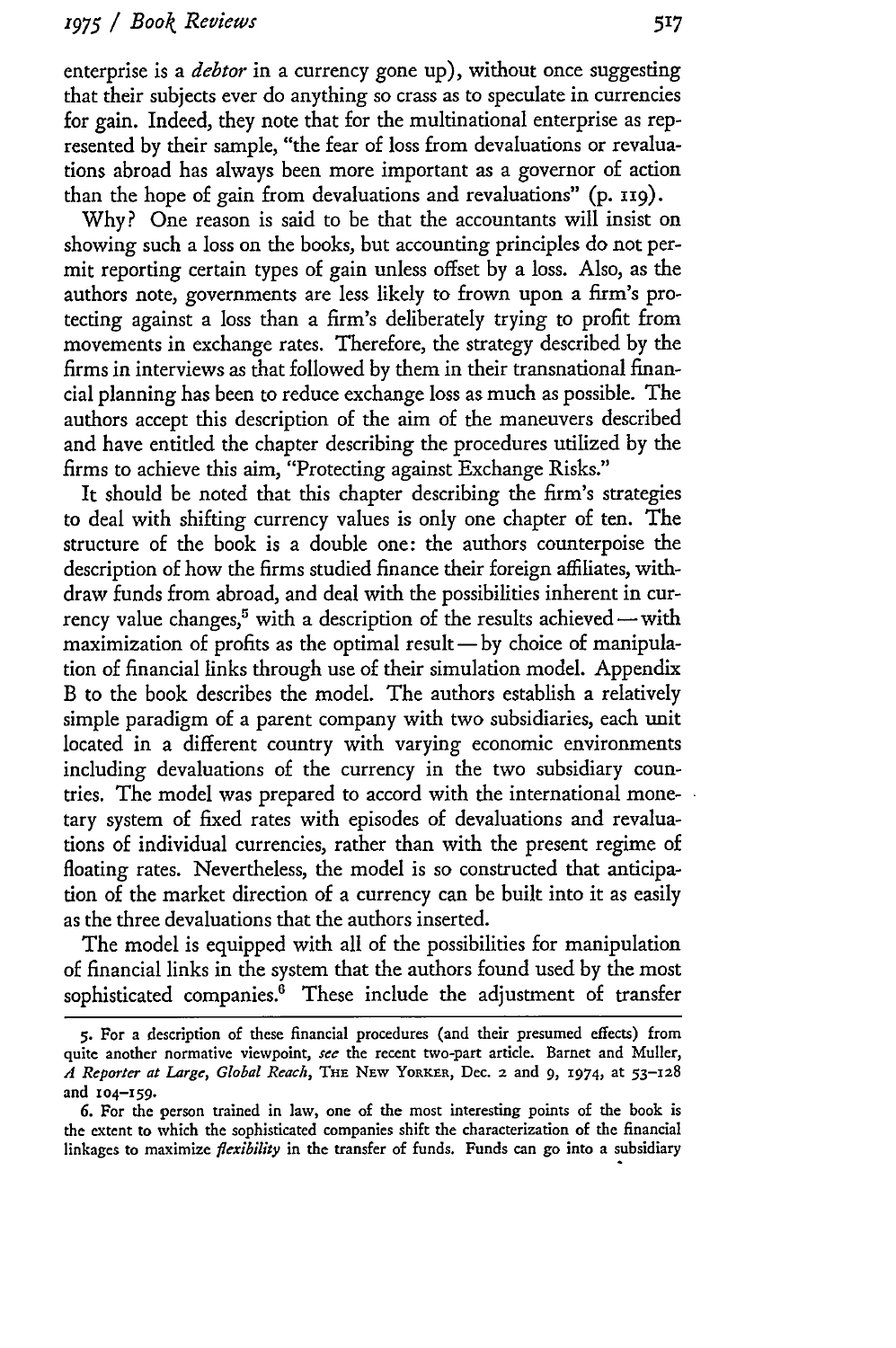prices, credit on receivables, short-term loans, long-term loans, royalties, management fees, and timing of dividends. Other than a set of tax results, there is a minimum of governmental constraints. The model evidendy lives in a world where its governing jurisdictions believe that maximization of profits for the parent company will redound to the ultimate benefit of all.

Lo and behold, of all the financial practices tried on the model, it develops that the various maneuvers employed to minimize loss on exchange risk (shifting of funds throughout the multinational system to find the moment's currency value catbird seat) are the same ones that maximize profits for the model by producing an exchange profit of *\$53* million. In analyzing the cause of maximization of profits when utilizing an "optimal policy" in the model, the authors refer tactfully to the "system's ability to take advantage of currency relations" **(p.** 166). In short, effective centralized planning by multinationals aims for gains through currency value changes, and the simulation model is the tool for this planning.<sup>7</sup> Spokesmen for such enterprises say that the monetary policies of the companies are defensive, while the lobbyists for regulation will talk of currency speculation. As the authors, who have studied the policies and prepared a model for their "optimal" use, admit in their final chapter:

Large-scale short-term flights of capital ordinarily come about because of expected currency devaluations or revaluations rather than interest-rate arbitrage. When such movements occur, it is extremely difficult to ascertain with assurance the proportion attributable to so-called currency speculation and that attributable to the defensive efforts of multinational firms securing protection for the purchasing power of their liquid assets. **[p.** 182]

To be fair to the authors, they are well aware of the possible impact of their model upon the world community. Whether the aim is de-

in another country as debt, equity, or as the authors point out, longer than usual credit on receivables; they can come out dressed as dividends, repayment of debt or interest on trade credit **-or** simply as higher prices on goods sold to the subsidiary (so-called "transfer pricing"). One is reminded of the bad old days before article IX of the U.C.C. in which one had a whole choice of possible structures for a security interest with the optimal decision depending on the variables of the legal and **tax** environment of the jurisdiction. A simulation model of this sort would have been useful - and presumably would be in any area of the law where formalism still reigns supreme.

**<sup>7.</sup>** This tool is much more than an academic exercise. Chemical Bank of New York is presently advertising its "Foreign Exchange Advisory Service" ("helping the multinational corporation to manage foreign exchange exposure better"). The service includes use of two computer models: STRATSIM (Strategy Simulator) to evaluate "your worldwide currency exposure, analyse **tax** effects and permit you to test strategies for periods up to one year to modify your positions" and ALTDET (Alternative Debt Evaluator) to "analyse borrowing and capital budgeting alternatives in the multinational currency environment." This material is available on distribution from Chemical Bank.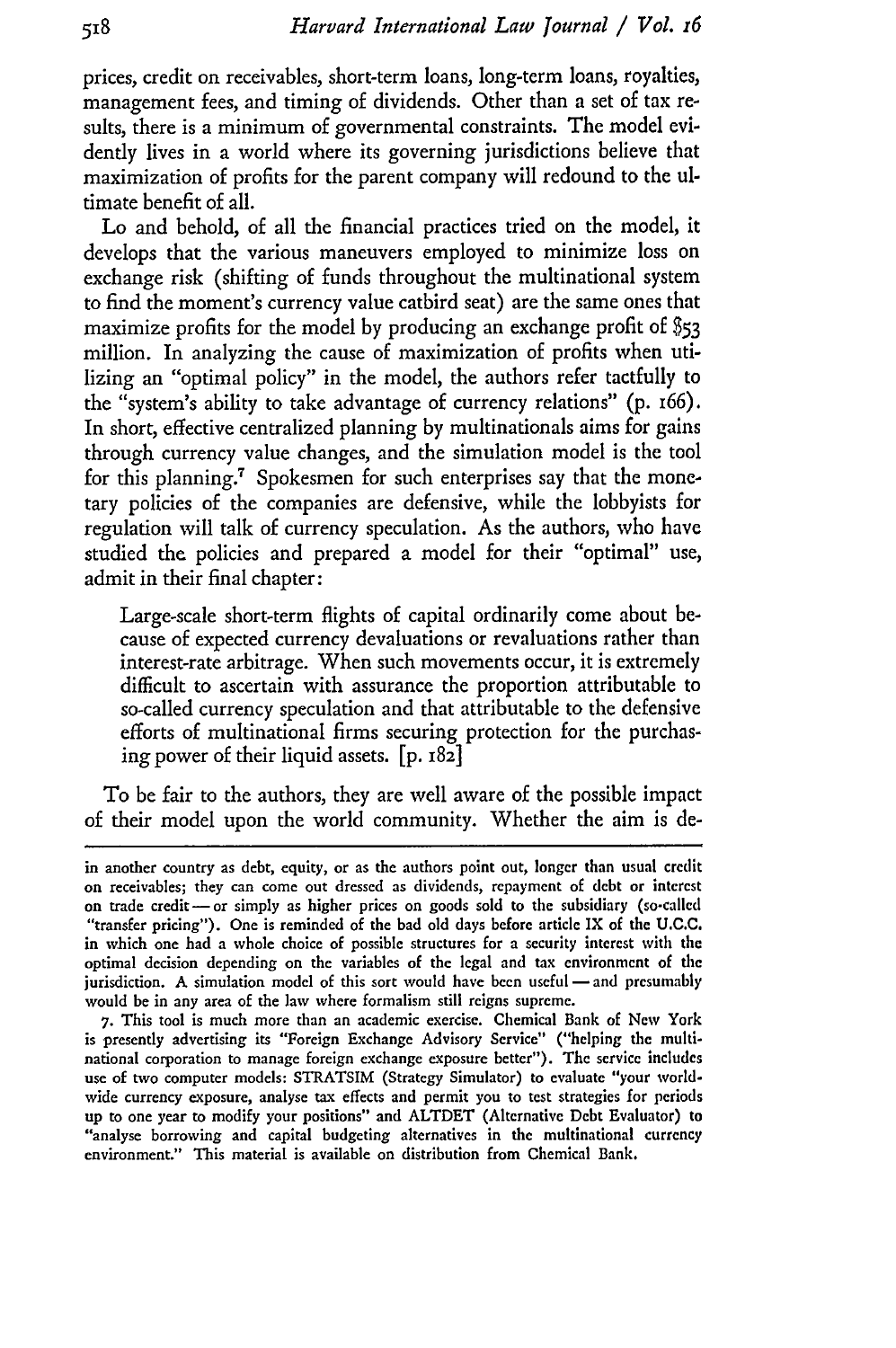fensive or offensive (in the sense of taking advantage of currency relations), "there is evidence that the policies of multinational enterprises have the potential of bringing about major adjustments in balance-ofpayments relationships" (p. i8o). They foresee that "Sooner or later, government action will severely limit the multinational enterprise's use of credit tools in shuttling funds throughout its system; thus the enterprises will be shackled in their ability to protect against currency changes" (p. i86). The authors do not deplore this result so long as "all multinational enterprises are faced with the same rules . .**."** They note that then the managers can "concentrate on using their other competitive weapons, such as marketing and technology, which were the basic reasons for their foreign investments in the first place" (p. **187).**

Unfortunately, while *Money in the Multinational Enterprise* offers a model for centralized planning for the use of credit tools to maximize the profits of the parent enterprise, it does not offer any prescription' for the optimal program of government action to limit the use of these tools in the interest of the world community.' To the contrary, the authors write with a curious air of neutrality: describing how one presently plays the game, giving a model by which one can improve his playing, and expressing their expectation that because the game has wide-ranging social effects<sup>10</sup> the government will eventually change the rules of the game. Thus, while the morally neutral approach is no longer in fashion at the law schools, it is apparently still an approved mode in schools of business administration. Don't judge the game, just teach others to play it well. Or perhaps again this is unfair to the authors. The curious tone of the book may be caused simply by their recognition that the game as it is played is only a game, and that the goal, maximization of profits of the enterprise as measured by *accounting* concepts, is itself unreal, or at least bears no necessary relation to economic gains and losses.<sup>11</sup>

Chapter two contains a small number of pages (six) on the concept of exchange loss in which the authors explain the difference between conversion loss and translation loss<sup>12</sup> and explain in addition that both

so. *See* note 5, *supra.*

<sup>8.</sup> The authors, of course, may believe that optimality and regulation are incongruous.

<sup>9.</sup> The case that the governmental side could use some help has recently been presented in an excellent article by Professor Muller. Muller, *National Instability and Global Corporations: Must They Grow Together?* II Bus. AND Soc. REV. 61 (1974).

II. For the peculiar effects of accounting principles in the operation of securities laws, see Kripke, *The SEC, The Accountants, Some Myths and Some Realities,* 45 N.Y.U.L. REv. **1151 (970).**

**<sup>12.</sup>** This portion of the book would be very helpful to the practitioner or scholar preparing to dip into the mysteries of the United States Internal Revenue Code and exchange gains and losses. *See* **D.** RAVENSCROFT, TAXATIoN **AND FOREIGN CURRENCY** (1973).